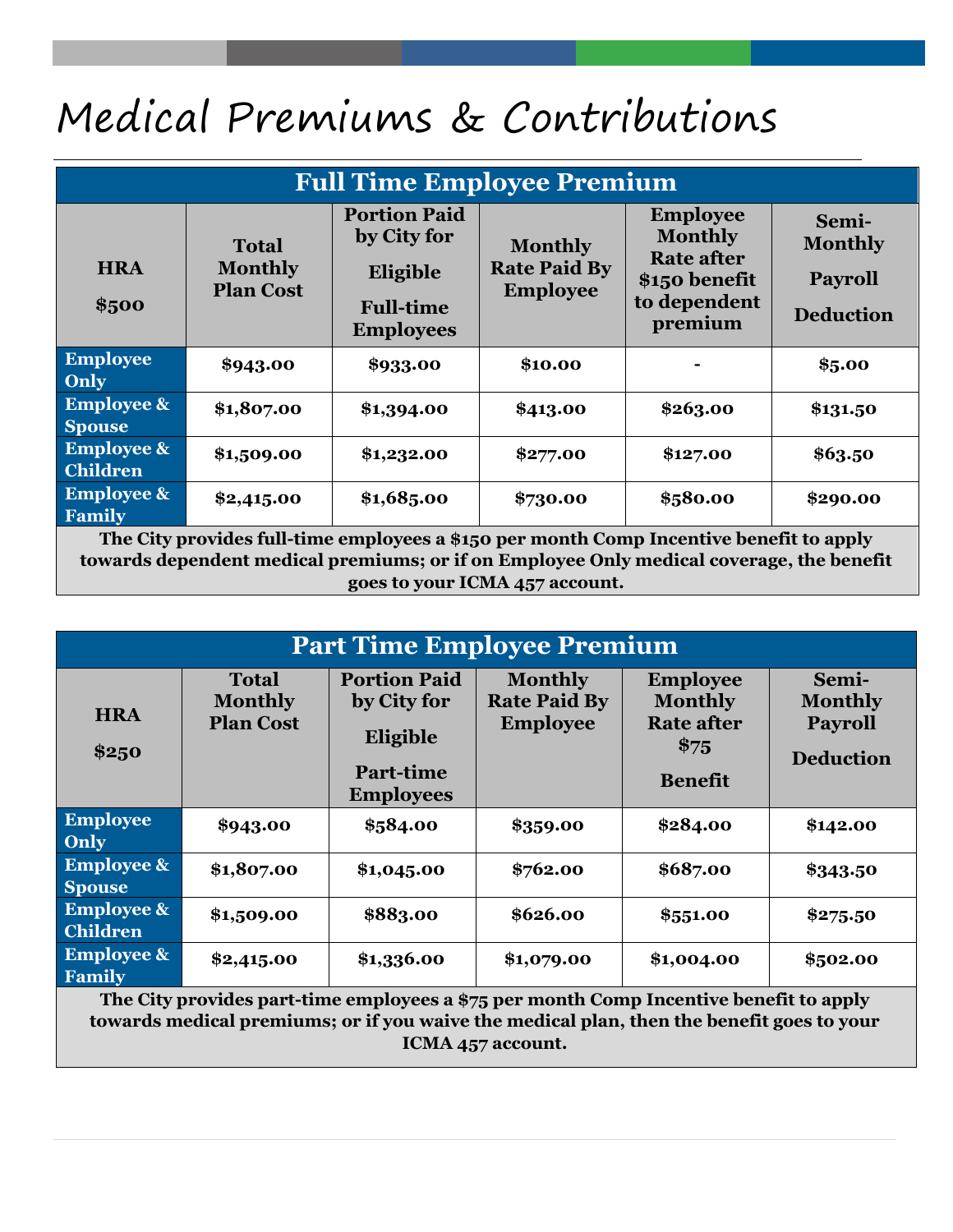## Dental Premiums and Contributions

| <b>Full Time Employee Rates</b>  |                                          |                                                                    |                                        |                                                           |
|----------------------------------|------------------------------------------|--------------------------------------------------------------------|----------------------------------------|-----------------------------------------------------------|
| <b>DHMO</b><br>Plan              | <b>Total Monthly</b><br><b>Plan Cost</b> | <b>Portion Paid</b><br>by City for<br>Eligible<br><b>Employees</b> | <b>Employee</b><br><b>Pays Monthly</b> | <b>Semi-Monthly</b><br><b>Payroll</b><br><b>Deduction</b> |
| <b>Employee Only</b>             | \$9.43                                   | \$9.43                                                             | \$0.00                                 | \$0.00                                                    |
| <b>Employee &amp; Spouse</b>     | \$16.14                                  | \$9.43                                                             | \$6.71                                 | \$3.36                                                    |
| <b>Employee &amp; Child(ren)</b> | \$24.60                                  | \$9.43                                                             | \$15.17                                | \$7.59                                                    |
| <b>Employee &amp; Family</b>     | \$29.12                                  | \$9.43                                                             | \$19.69                                | \$9.85                                                    |
| <b>PPO</b><br>Plan               | <b>Total Monthly</b><br><b>Plan Cost</b> | <b>Portion Paid</b><br>by City for<br>Eligible<br><b>Employees</b> | <b>Employee</b><br><b>Pays Monthly</b> | <b>Semi-Monthly</b><br><b>Payroll</b><br><b>Deduction</b> |
| <b>Employee Only</b>             | \$40.90                                  | \$9.43                                                             | \$31.47                                | \$15.74                                                   |
| <b>Employee &amp; Spouse</b>     | \$91.95                                  | \$9.43                                                             | \$82.52                                | \$41.26                                                   |
| <b>Employee &amp; Child(ren)</b> | \$87.71                                  | \$9.43                                                             | \$78.28                                | \$39.14                                                   |
| <b>Employee &amp; Family</b>     | \$140.22                                 | \$9.43                                                             | \$130.79                               | \$65.40                                                   |

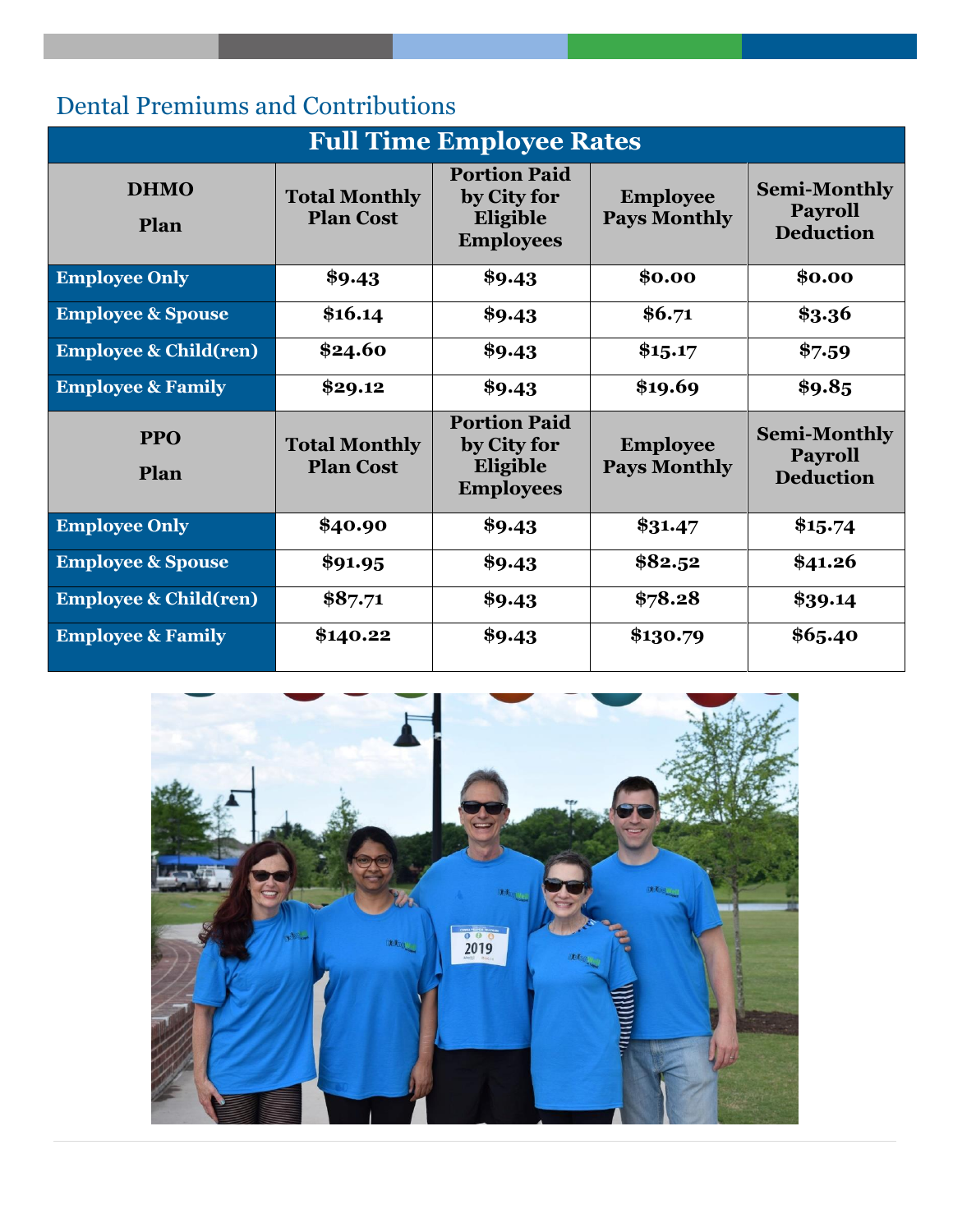## Dental Premiums and Contributions

| <b>Part Time Employee Rates</b>  |                                          |                                                                              |                                        |                                                           |
|----------------------------------|------------------------------------------|------------------------------------------------------------------------------|----------------------------------------|-----------------------------------------------------------|
| <b>DHMO</b><br>Plan              | <b>Total Monthly</b><br><b>Plan Cost</b> | <b>Portion Paid</b><br>by City for<br><b>Eligible PT</b><br><b>Employees</b> | <b>Employee</b><br><b>Pays Monthly</b> | <b>Semi-Monthly</b><br><b>Payroll</b><br><b>Deduction</b> |
| <b>Employee Only</b>             | \$9.43                                   | \$4.72                                                                       | \$4.71                                 | \$2.36                                                    |
| <b>Employee &amp; Spouse</b>     | \$16.14                                  | \$4.72                                                                       | \$11.42                                | \$5.71                                                    |
| <b>Employee &amp; Child(ren)</b> | \$24.60                                  | \$4.72                                                                       | \$19.88                                | \$9.94                                                    |
| <b>Employee &amp; Family</b>     | \$29.12                                  | \$4.72                                                                       | \$24.40                                | \$12.20                                                   |
| <b>PPO</b><br>Plan               | <b>Total Monthly</b><br><b>Plan Cost</b> | <b>Portion Paid by</b><br><b>City for Eligible</b><br><b>PT Employees</b>    | <b>Employee Pays</b><br><b>Monthly</b> | <b>Semi-Monthly</b><br><b>Payroll</b><br><b>Deduction</b> |
| <b>Employee Only</b>             | \$40.90                                  | \$4.72                                                                       | \$36.18                                | \$18.09                                                   |
| <b>Employee &amp; Spouse</b>     | \$91.95                                  | \$4.72                                                                       | \$87.23                                | \$43.62                                                   |
| <b>Employee &amp; Child(ren)</b> | \$87.71                                  | \$4.72                                                                       | \$83.99                                | \$41.50                                                   |
| <b>Employee &amp; Family</b>     | \$140.22                                 | \$4.72                                                                       | \$135.50                               | \$67.75                                                   |